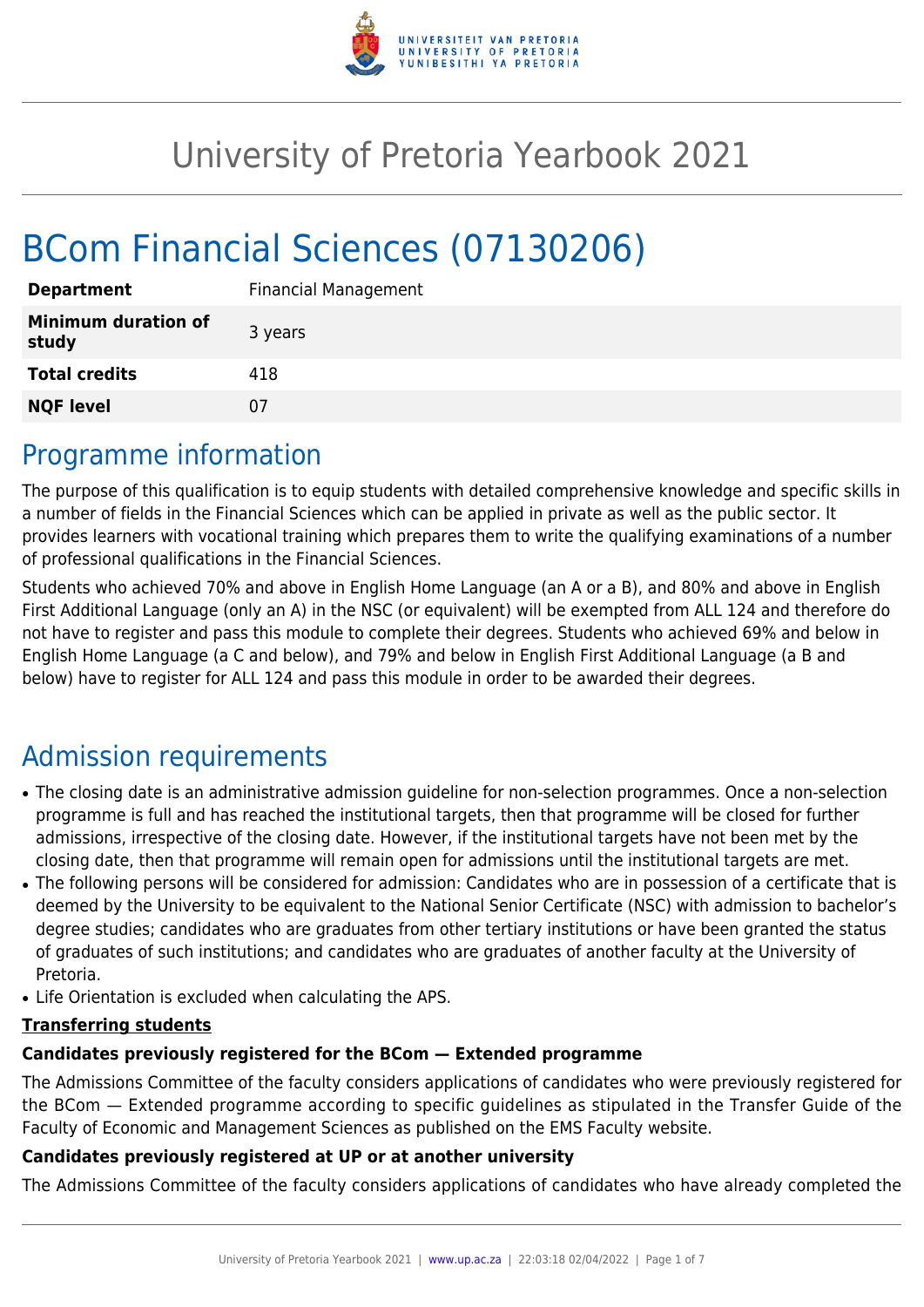

final NSC or equivalent qualification and/or were previously registered at UP or at another university according to specific guidelines as stipulated in the Transfer Guide of the Faculty of Economic and Management Sciences as published on the EMS Faculty website. A complete academic record, as well as the final school leaving results, are required for such applications.

**NB:** Candidates who are still registered at another university must submit an academic record of their studies to the faculty as soon as possible after their final examinations. The closing date for these applications is **30 September**.

#### **Qualifications from countries other than South Africa**

- Citizens from countries other than South Africa and South African citizens with foreign qualifications must comply with all the other admission requirements and the prerequisites for subjects/modules.
- In addition to meeting the admission requirements, it may be expected from candidates to write the SAT, if required.
- Candidates must have completed the National Senior Certificate with admission to degree studies or a certificate of conditional exemption on the basis of a candidate's foreign qualifications, the so-called "Immigrant" or "Foreign Conditional Exemption". The only condition for the "Foreign Conditional Exemption" that is accepted is: 'completion of the degree course'. The exemption certificate is obtainable from Universities South Africa (USAf). Detailed information is available on the website at [click here](http://mb.usaf.ac.za)

#### **University of Pretoria website: [click here](http://www.up.ac.za/ems)**

|                          | <b>Minimum requirements</b>                                        |                    |          |            |
|--------------------------|--------------------------------------------------------------------|--------------------|----------|------------|
| <b>Achievement level</b> |                                                                    |                    |          |            |
| Language                 | <b>English Home Language or</b><br><b>English First Additional</b> | <b>Mathematics</b> |          | <b>APS</b> |
| NSC/IEB                  | AS Level                                                           | NSC/IEB            | AS Level |            |
| Б,                       |                                                                    | 5                  |          | 32         |

\* Cambridge A level candidates who obtained at least a D and International Baccalaureate (IB) HL candidates who obtained at least a 4 in the required subjects, will be considered for admission.

**Note**: Accountancy is not a subject requirement for any of the BCom or BAdmin programmes.

# Additional requirements

- a. General Regulations G.1 to G.15 (with the exception of Regulation G.11.2(c)) apply to a bachelor's degree.
- b. A student may not take more than the prescribed number of modules per semester unless the Dean decides otherwise.
- c. A student may take a module not listed as an elective module only if the prior approval of the Dean has been obtained.
- d. A student who is in possession of a bachelor's degree may not present any modules passed for that degree for another field of specialisation or degree in this Faculty. (See General Regulations G.8 and G.9)
- e. A module already passed may only be repeated with the approval of the Dean.
- f. A module passed may not be taken into account for more than one degree or field of specialisation.
- g. It remains the student's responsibility to ascertain, prior to registration, whether all the modules he/she intends taking can be accommodated in the class, test and examination timetables.
- h. The Faculty of Economic and Management Sciences supports an outcomes-based education system and places a high premium on the development of specific academic competences. Class attendance in all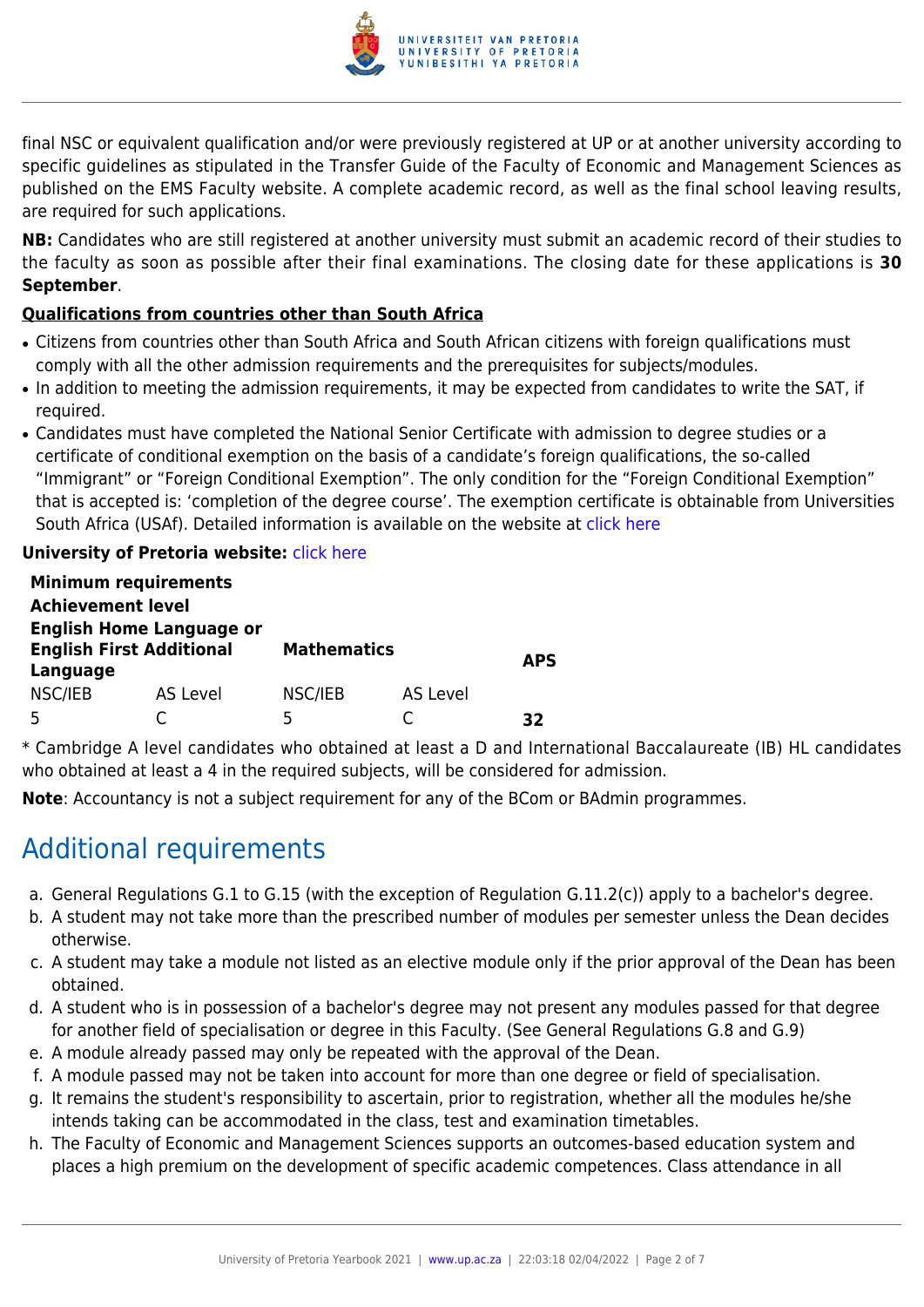

modules and for the full duration of all programmes is therefore compulsory for all students.

i. The Dean has the right of authorisation regarding matters not provided for in the General Regulations or the Faculty Regulations.

# Other programme-specific information

#### **Note**:

- Please refer to the individual modules for prerequisites.
- At 300-level, any three of the following must be taken as majors: Business accounting (BAC), Financial management (FBS), Internal auditing (IAU) (IOK) or Taxation (BEL).
- Financial management 210 and 220 are required to take Financial management as a major in the third year. Financial management as a major is a prerequisite to apply for admission to the BComHons (Financial Management Sciences) degree.
- Internal auditing as a major is a prerequisite to apply for admission to the BComHons (Internal Auditing) degree.

**Specialisation modules**: FBS 310, 320, BAC 300, IAU 300, IOK 311, 321, BEL 300

"Major subject"

To be considered a "major subject" the equivalent of four 14-week modules, including two at 300-level, must be passed provided that:

- a module passed at 300-level shall only be recognised for degree purposes if the corresponding prescribed module(s) at 200-level has/have been passed, unless the Dean decides otherwise;
- the following modules which are offered at 300-level only, are also considered "major subjects": Labour law 311 (ABR 311), Labour relations 320 (ABV 320), and International business management 359 and 369 (OBS 359 and 369); and
- only two 14-week modules, or the equivalent thereof, that are not preceded by the 100- and 200-level modules, may be taken for degree purposes. In other words, at least four 14-week modules must be taken at 300-level that are preceded by the 100- and 200-level, except for modules offered on 200- and 300-level only.

It is thus the responsibility of students to ensure before registration, that their curricula comply with all the requirements of the applicable regulations.

### Promotion to next study year

According to General Regulation G.3 students have to comply with certain requirements as set by the Faculty Board.

- a. A student must pass at least 4 core semester or 2 core year modules to be admitted to the subsequent year of study.
- b. If a student has passed less than the required minimum of 4 core semester or 2 core year modules, he/she will not be readmitted to the Faculty of Economic and Management Sciences. Such a student may apply in writing to the Faculty's Admissions Committee to be readmitted conditionally – with the proviso that the Admissions Committee may set further conditions with regards to the student's academic progress. The Faculty's Admissions Committee may deny a student's application for readmission.
- c. If a student has been readmitted conditionally, his/her academic progress will be monitored after the first semester examinations to determine whether he/she has complied with the requirements set by the Admissions Committee. If not, his/her studies will be suspended.
- d. A student whose studies have been suspended because of his/her poor academic performance has the right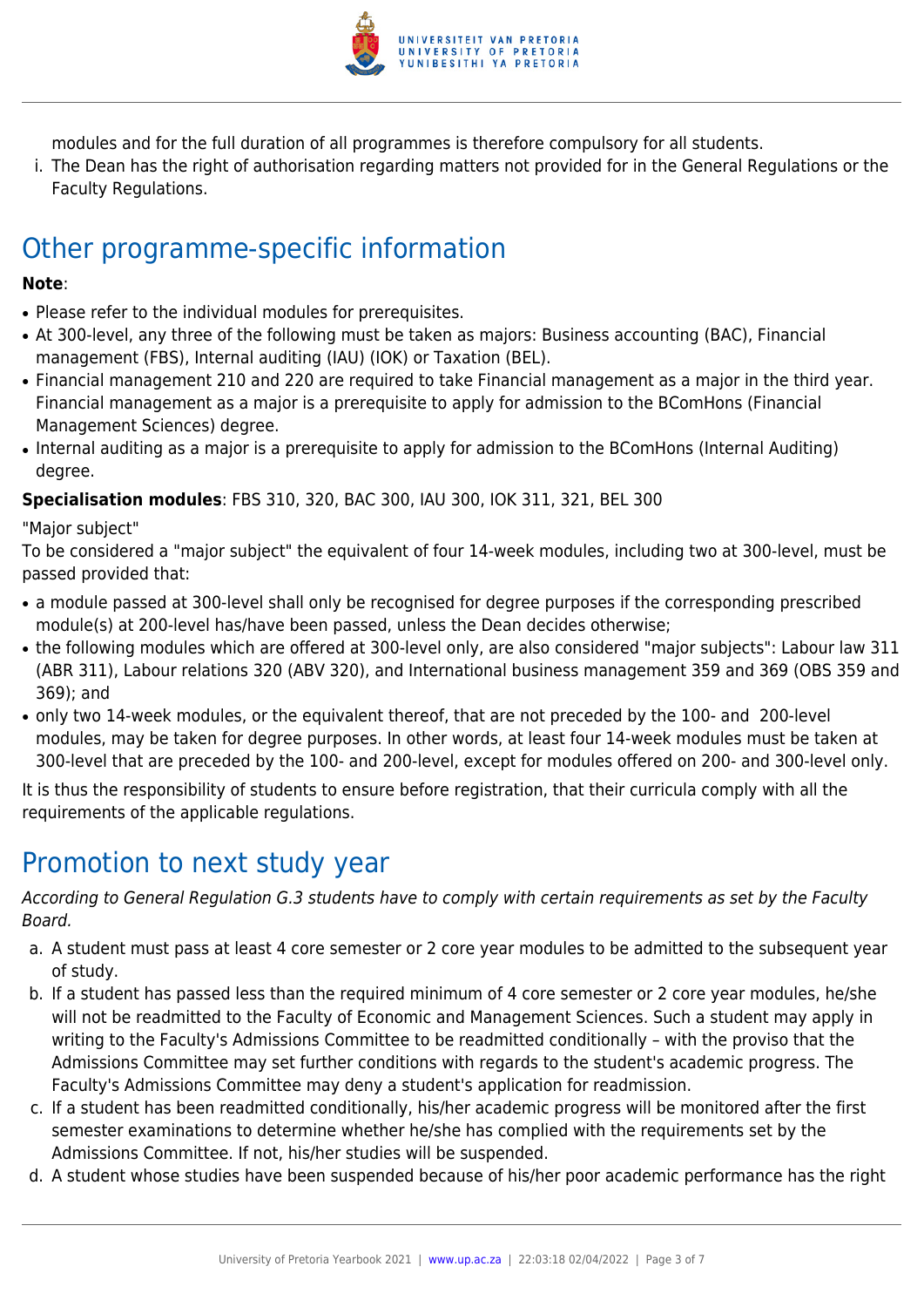

to appeal against the decision of the Faculty's Admissions Committee.

- e. A student may be refused promotion to a subsequent year of study if the prescribed tuition fees are not paid.
- f. A student may be refused admission to the examination, or promotion to a subsequent year of study or promotion in a module (if applicable) if he/ she fails to fulfil the attendance requirements. Class attendance in all modules and for the full duration of all programmes is compulsory for all students.

# Pass with distinction

- a. A degree may be awarded with distinction provided the candidate meets the following criteria:
- i. Completes the degree within three years;
- ii. Obtains a Cumulative Grade Point Average (CGPA) of 75%;
- iii. Repeated passed modules will not be considered. The initial pass mark of module will be used when calculating the GPA.
- b. A degree will only be awarded with distinction to transferees from other degrees in the Faculty of Economic and Management Sciences, other faculties and from other universities who still complete their bachelor degrees within three years (including the years registered for the other degree and credits transferred and recognised).
- c. The GPA will be not be rounded up to a whole number.
- d. Exceptional cases will be considered by the Dean.

# General information

#### **Minimum requirements for bachelor's degrees; semester and year modules; new regulations**

- 1. Students who commenced their studies before 2015 must complete the programme in terms of the curriculum of the year in which they commenced their studies, or in terms of the curriculum of the year in which they switched to their current field of specialisation. Students who prefer to do so may, however, apply to change over to the latest curriculum, but then they should comply with all the requirements thereof and they may not revert to the regulations of an earlier year.
- 2. Students who are registering for a degree programme for the first time from 2015 onward must take the modules indicated under the particular field of specialisation.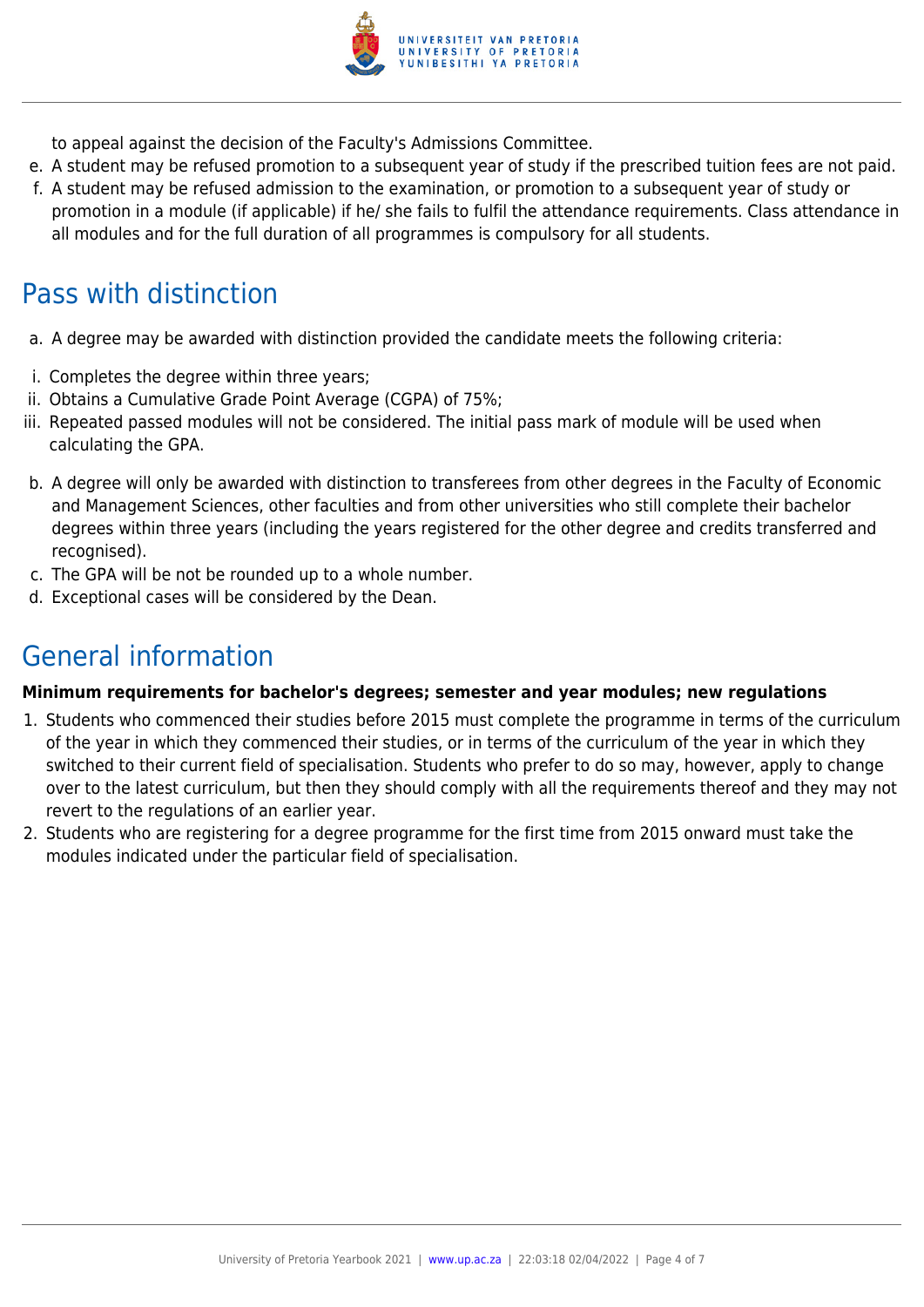

## Curriculum: Year 1

**Minimum credits: 120**

### **Fundamental modules**

[Academic information management 111](https://www.up.ac.za/yearbooks/2021/modules/view/AIM 111) (AIM 111) - Credits: 4.00 [Academic information management 121](https://www.up.ac.za/yearbooks/2021/modules/view/AIM 121) (AIM 121) - Credits: 4.00 [Academic literacy for Economic and Management Sciences 124](https://www.up.ac.za/yearbooks/2021/modules/view/ALL 124) (ALL 124) - Credits: 6.00 [Academic orientation 107](https://www.up.ac.za/yearbooks/2021/modules/view/UPO 107) (UPO 107) - Credits: 0.00

#### **Core modules**

[Economics 110](https://www.up.ac.za/yearbooks/2021/modules/view/EKN 110) (EKN 110) - Credits: 10.00 [Economics 120](https://www.up.ac.za/yearbooks/2021/modules/view/EKN 120) (EKN 120) - Credits: 10.00 [Financial accounting 111](https://www.up.ac.za/yearbooks/2021/modules/view/FRK 111) (FRK 111) - Credits: 10.00 [Financial accounting 121](https://www.up.ac.za/yearbooks/2021/modules/view/FRK 121) (FRK 121) - Credits: 12.00 [Informatics 112](https://www.up.ac.za/yearbooks/2021/modules/view/INF 112) (INF 112) - Credits: 10.00 [Informatics 183](https://www.up.ac.za/yearbooks/2021/modules/view/INF 183) (INF 183) - Credits: 3.00 [Communication management 184](https://www.up.ac.za/yearbooks/2021/modules/view/KOB 184) (KOB 184) - Credits: 5.00 [Business management 114](https://www.up.ac.za/yearbooks/2021/modules/view/OBS 114) (OBS 114) - Credits: 10.00 [Business management 124](https://www.up.ac.za/yearbooks/2021/modules/view/OBS 124) (OBS 124) - Credits: 10.00 [Statistics 110](https://www.up.ac.za/yearbooks/2021/modules/view/STK 110) (STK 110) - Credits: 13.00 [Statistics 120](https://www.up.ac.za/yearbooks/2021/modules/view/STK 120) (STK 120) - Credits: 13.00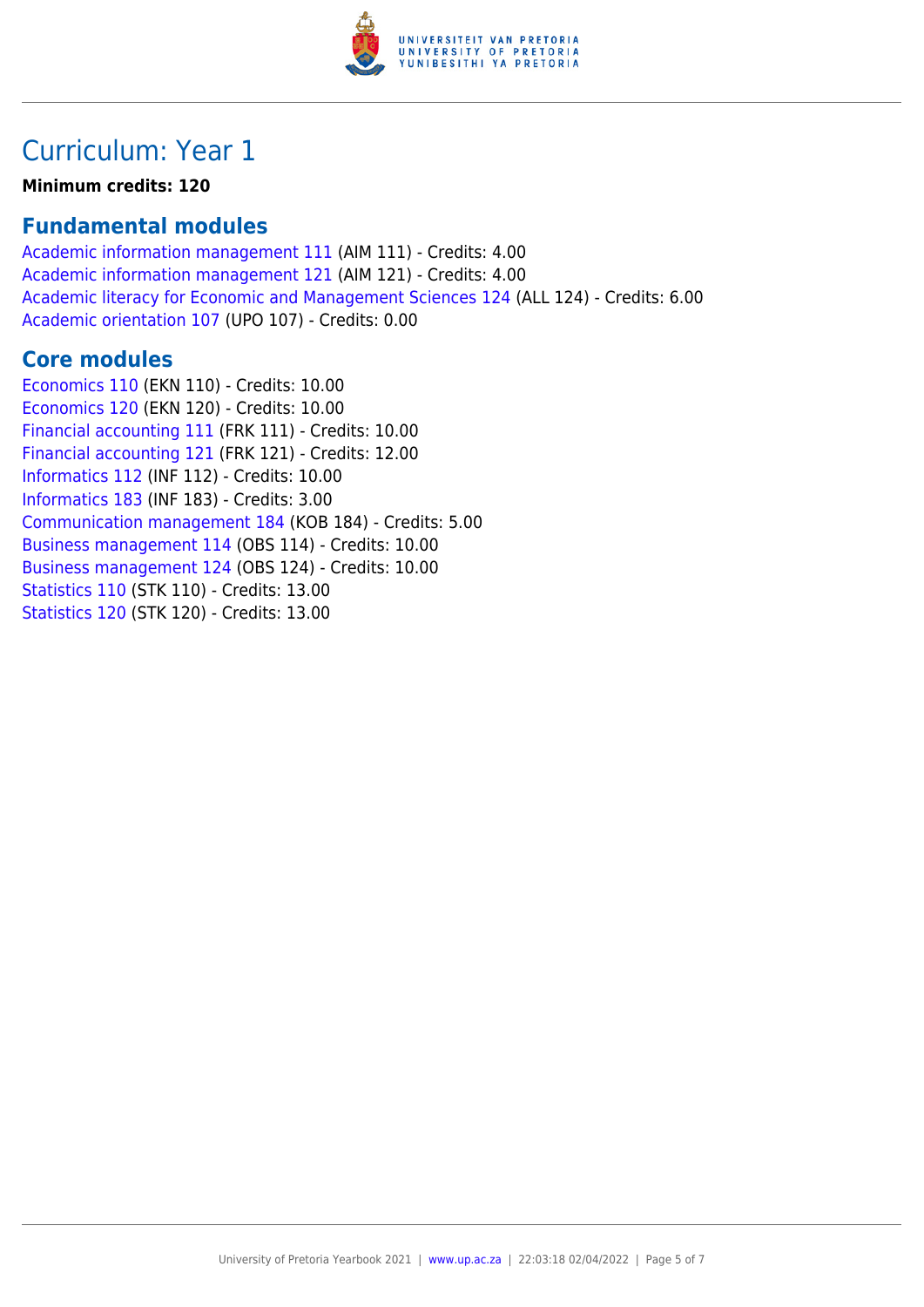

## Curriculum: Year 2

**Minimum credits: 178**

### **Fundamental modules**

[Introduction to moral and political philosophy 251](https://www.up.ac.za/yearbooks/2021/modules/view/FIL 251) (FIL 251) - Credits: 10.00

### **Core modules**

[Business accounting 200](https://www.up.ac.za/yearbooks/2021/modules/view/BAC 200) (BAC 200) - Credits: 32.00 [Taxation 200](https://www.up.ac.za/yearbooks/2021/modules/view/BEL 200) (BEL 200) - Credits: 32.00 [Business law 210](https://www.up.ac.za/yearbooks/2021/modules/view/BER 210) (BER 210) - Credits: 16.00 [Business law 220](https://www.up.ac.za/yearbooks/2021/modules/view/BER 220) (BER 220) - Credits: 16.00 [Financial management 210](https://www.up.ac.za/yearbooks/2021/modules/view/FBS 210) (FBS 210) - Credits: 16.00 [Financial management 220](https://www.up.ac.za/yearbooks/2021/modules/view/FBS 220) (FBS 220) - Credits: 16.00 [Internal auditing 200](https://www.up.ac.za/yearbooks/2021/modules/view/IAU 200) (IAU 200) - Credits: 32.00 [Informatics 264](https://www.up.ac.za/yearbooks/2021/modules/view/INF 264) (INF 264) - Credits: 8.00